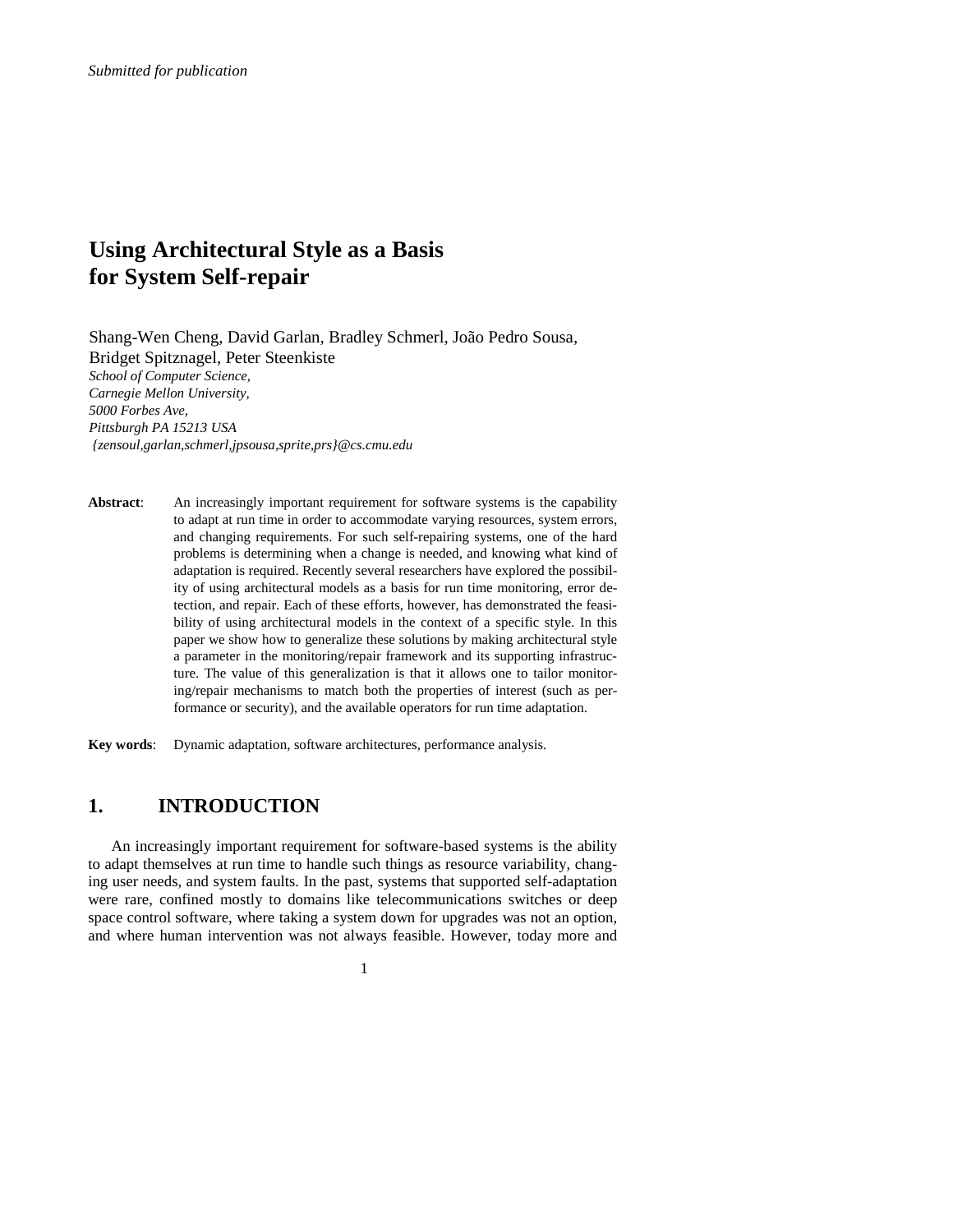more systems have this requirement, including e-commerce systems and mobile embedded systems. Such systems must continue to run with only minimal human oversight, and cope with variable resources (bandwidth, server availability, etc.), system faults (servers and networks going down, failure of external components, etc.), and changing user priorities (high-fidelity video streams at one moment, low fidelity at another, etc.).

Recently a number of researchers have proposed an approach in which system models – and in particular, architectural models – are maintained at run time and used as a basis for system reconfiguration and repair [21] rather than relying on system-specific built-in mechanisms. Architecture-based adaptation has a number of nice properties: As an abstract model, an architecture can provide a global perspective on the system. Architectural models can make "integrity" constraints explicit, helping to ensure the validity of any change. Suitably-designed architectures permit flexible evolution of systems by providing loose coupling between components.

A key issue in making this approach work is the choice of architectural style used to represent a system. Previous work in this area has focused on the use of specific styles (together with their associated ADLs and toolsets) to provide intrinsically modifiable architectures, or the use of low-level architectural adaptation operations. Taylor and colleagues use hierarchical publish-subscribe via C2 [20, 23]; Gorlick and colleagues use data-flow style via Weaves [10]; Magee and colleagues use bi-directional communication links via Darwin [14]; and Wermelinger and colleagues [25] use architectural primitives, independent of particular architectural styles, to effect architectural changes.

The specialization to particular styles has the benefit of providing strong support for adapting systems built in those styles. However, it has the disadvantage that a particular style may not be appropriate for an existing implementation base, or it may not expose the kinds of properties that are relevant to adaptation. For example, different styles may be appropriate depending on whether one is using existing client-server middleware, Enterprise JavaBeans (EJB), or some other implementation base. Moreover, different styles or views may be useful depending on whether adaptation should be based on issues of performance, reliability, or security.

In this paper we show how to generalize architecture-based adaptation by making the choice of architectural style an explicit design parameter in the framework. This added flexibility allows system designers to pick an appropriate architectural style in order to expose properties of interest, provide analytic leverage, and map cleanly to existing implementations and middleware.

The key technical idea is to make architectural style a first-class run time entity. As we will show, formalized architectural styles augmented with certain run time mechanisms provide a number of important capabilities for run time adaptation: (1) they define a set of formal constraints that allow one to detect system anomalies; (2) they are often associated with analytical methods that suggest appropriate repair strategies; (3) stylistic constraints can be linked with repair rules whose soundness is based on corresponding (style-specific) analytical methods; (4) they provide a set of operators for making high-level changes to the architecture; and (5) they prescribe what aspects of a system need to be monitored.

In the remainder of this paper we detail the approach, focusing primarily on the role of architectural styles to interpret system behaviour, identify problems, and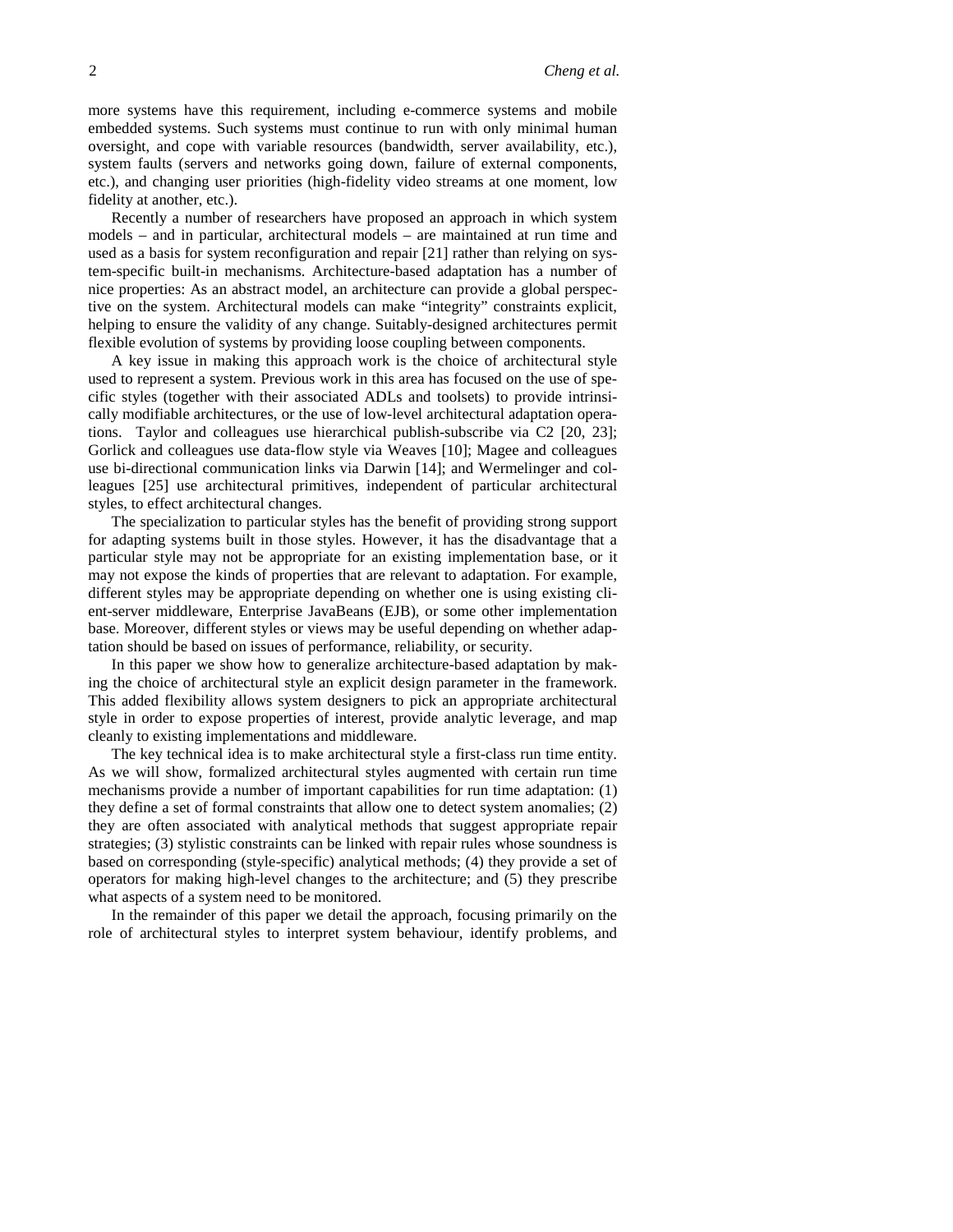suggest remediation. To illustrate the ideas we describe how the techniques have been applied to self-repair of an important class of web-based client-server systems, based on monitoring of performance-related behaviour. As we will show, the selection of an appropriate architectural style for this domain permits the application of queuing-theoretic analysis to motivate and justify a set of repair strategies triggered by detection of architectural constraint violations.

# **2. RELATED WORK**

Considerable research has been done in the area of dynamic adaptation at an implementation level. There are a multitude of programming languages and libraries that provide dynamic linking and binding mechanisms, as well as exception handling capabilities (e.g., [6, 12, 13, 18]). Systems of this kind allow self-repair to be programmed on a per-system basis. For self-repair to be useful in a large range of mobile, defence, or e-commerce systems, it is desirable that application writers not code specific solutions for each application; nor should users of each application be burdened with interacting with different change mechanisms. Rather, we require external, reusable mechanisms that can be added to systems in a disciplined manner.

A more disciplined approach can be found in the area of distributed debugging systems [11]. However, those systems have focused on user-mediated monitoring, whereas our research is primarily concerned with automated monitoring and reconfiguration.

Most closely related is the research on architecture-based adaptation, mentioned earlier. As we noted, the primary difference between our work and earlier research in this area is the decoupling of style from the system infrastructure so that developers have the flexibility to pair an appropriate style to a system based on its implementation and the system attributes that should drive adaptation. To accomplish this we must introduce some new mechanisms to allow "run time" styles to be treated as design parameters in the run time adaptation infrastructure. Specifically, we must show how styles can be used to detect problems and trigger repairs. We must also provide mechanisms that bridge the gap between an architectural model and an implementation – both for monitoring and for effecting system changes. In contrast, for systems in which specific styles are built-in (as with [10, 23]) this is less of an issue because architectures are closely coupled to their implementations by construction.

Finally, there has been some work on formally characterizing architecture styles, and using them as a basis for static system analysis [7, 22]. Our research extends this by showing how to turn "style as a design time artefact" into "style as a run time artefact". As we will see, this requires two significant additions to the usual notion of style as a set of types and constraints: (1) style-specific repair rules, and (2) stylespecific change operators. Some other efforts in this area have investigated formal foundations for this in terms of graph grammars and protocols, but have not carried the results through to implementation [2, 15, 25].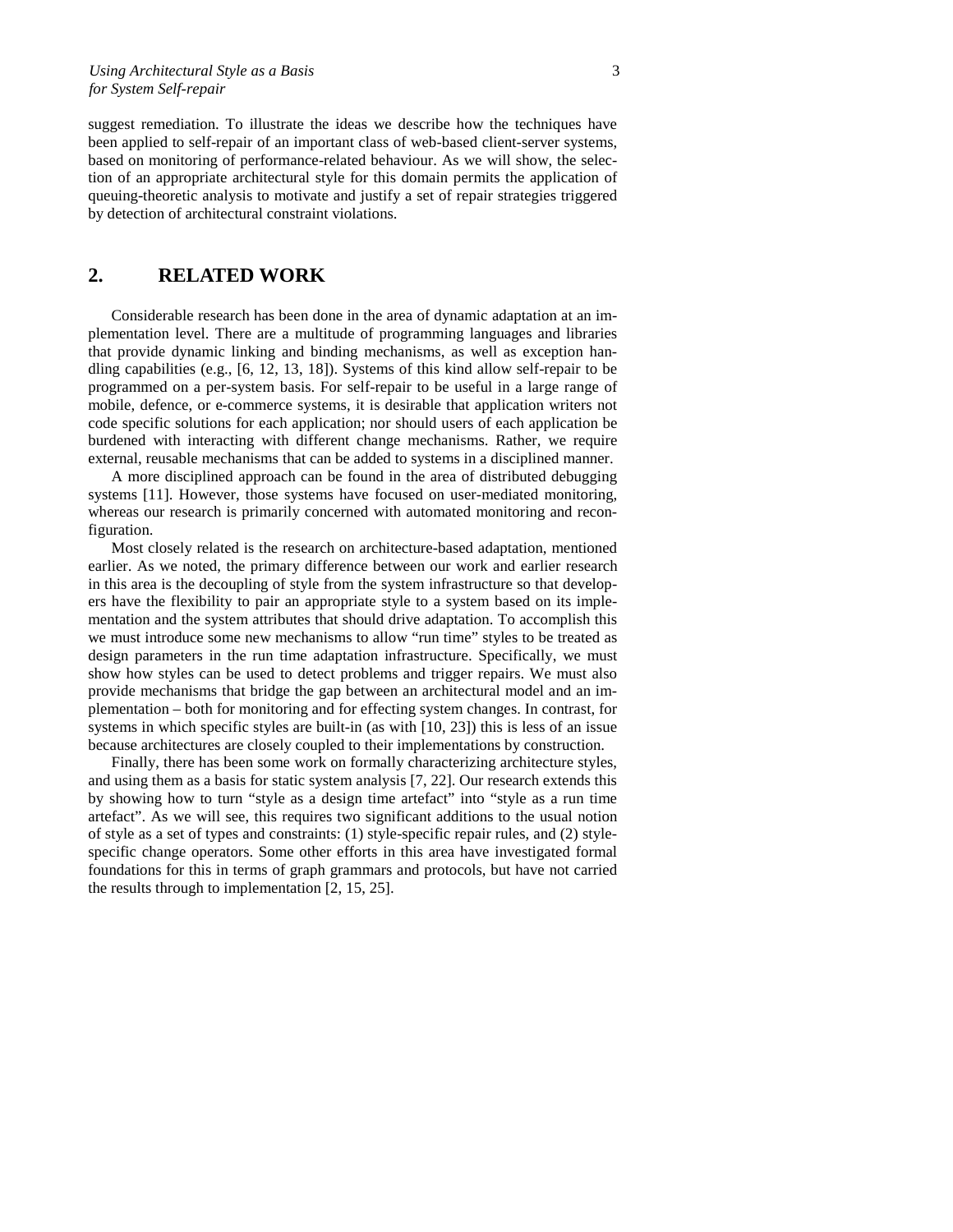## **3. OVERVIEW OF APPROACH**

Our starting point is an architecture-based approach to self-adaptation, similar to [21] (as illustrated in Figure 1): An executing system (1) is monitored to observe its run time behaviour (2). Monitored values are abstracted and related to architectural properties of an architectural model (3). Changing properties of the architectural model trigger constraint evaluation (4) to determine whether the system is operating within an envelope of acceptable ranges. Violations of constraints are handled by a repair mechanism (5), which adapts the architecture. Architectural changes are propagated to the running system (6).



*Figure 1.* Adaptation Framework.

The key new feature in this framework is the use of style as a first class entity that determines the actual behaviour of each of the parts. Specifically, style is used to determine (a) what properties of the executing system should be monitored, (b) what constraints need to be evaluated, (c) what to do when constraints are violated, and (d) how to carry out repair in terms of high-level architectural operators. In addition we introduce a style-specific translation component to map high-level architecture operations into lower-level system operations.

To illustrate how the approach works, consider a common class of web-based client server applications that are based on an architecture in which web clients access web resources by making requests to one of several geographically distributed server groups (see Figure 2). Each server group consists of a set of replicated servers, and maintains a queue of requests, which are handled in FIFO order by the servers in the server group. Individual servers send their results back directly to the requesting client.

The organization that manages the overall web service infrastructure wants to make sure that two interrelated system qualities are maintained. First, to guarantee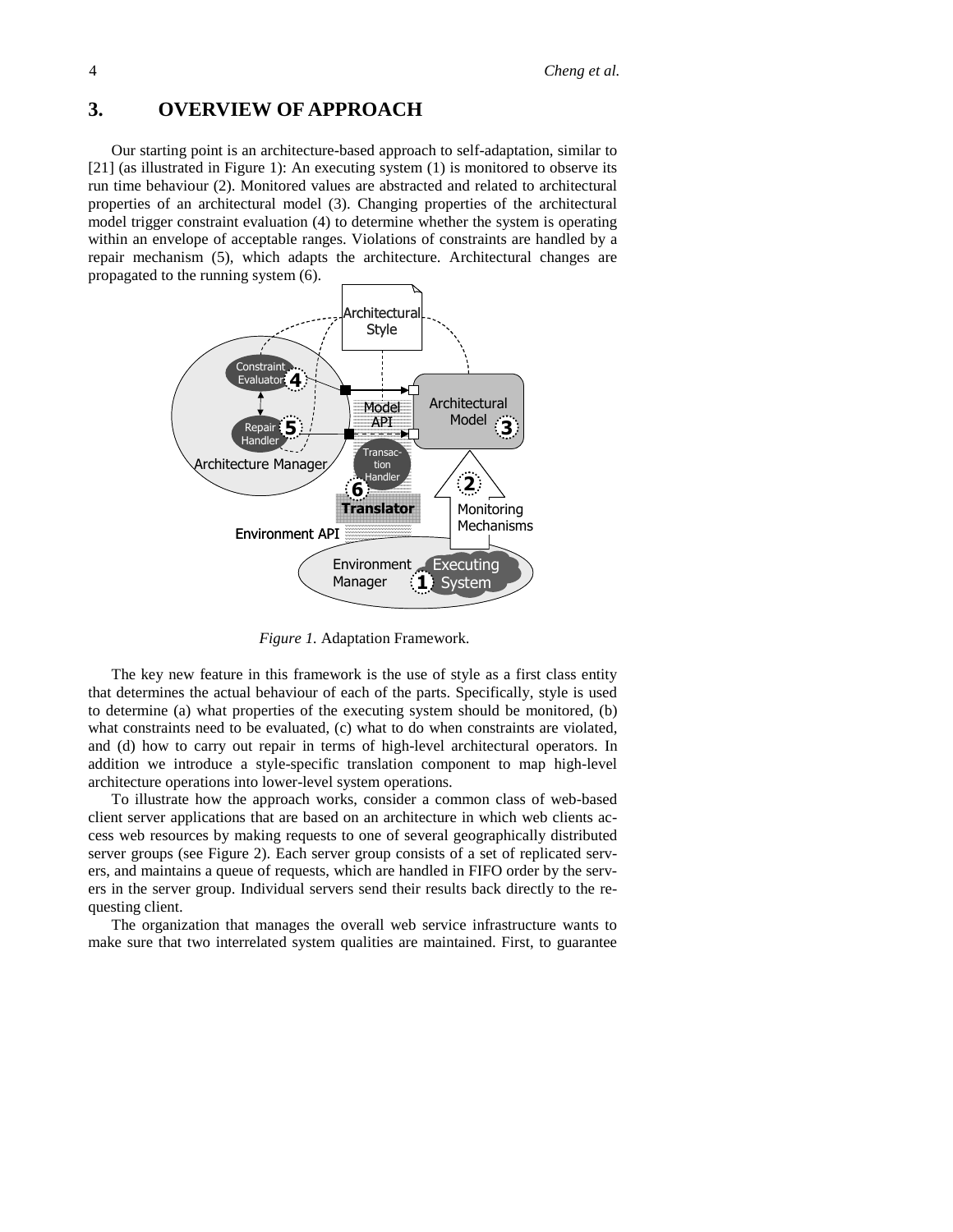quality of service for the customer, the request-response latency for clients must be under a certain threshold (e.g., 2 seconds). Second, to reduce costs, the active servers should be kept as loaded as possible, subject to the first constraint.

Since access loads in such a system will naturally change over time, the system has two built-in low-level adaptation mechanisms. First, we can activate a new server in a server group or deactivate an existing server. Second, we can cause a client to shift its communication path from one server group to another.



*Figure 2.* Deployment Architecture of the Example System.

The challenge is to engineer things so that the system adapts appropriately at run time. Using the framework described above, here is how we would accomplish this. First, given the nature of the implementation, we decide to choose an architectural style based on client-server in which we have clients, server groups, and individual servers, together with the appropriate client-server connectors (Figure 3(a)). Next, because we are focussing on performance, we adapt that style so that it exposes performance related properties and makes explicit constraints about performance (Figure 3(b)). Here, client-server latency and server load are the key properties, and the constraints are derived from the two desiderata listed above. Furthermore, because of the nature of communication we are able to pick a style for which formal performance analyses exist – in this case M/M/m-based queuing theory.

To make the style useful as a run time artefact we now augment the style with two specifications: (a) a set of style-specific architectural operators, and (b) a collection of repair strategies written in terms of these operators associated with the style's constraints. The operators and repair strategies are chosen based on an examination of the analytical equations, which formally identify how the architecture must change in order to affect certain parameters (like latency and load).

There are now only two remaining problems. First, we must get information out of the running system. To do this we employ low-level monitoring mechanisms that instrument various aspects of the executing system. We can use existing off-theshelf performance-oriented "system probes." To bridge the gap between low-level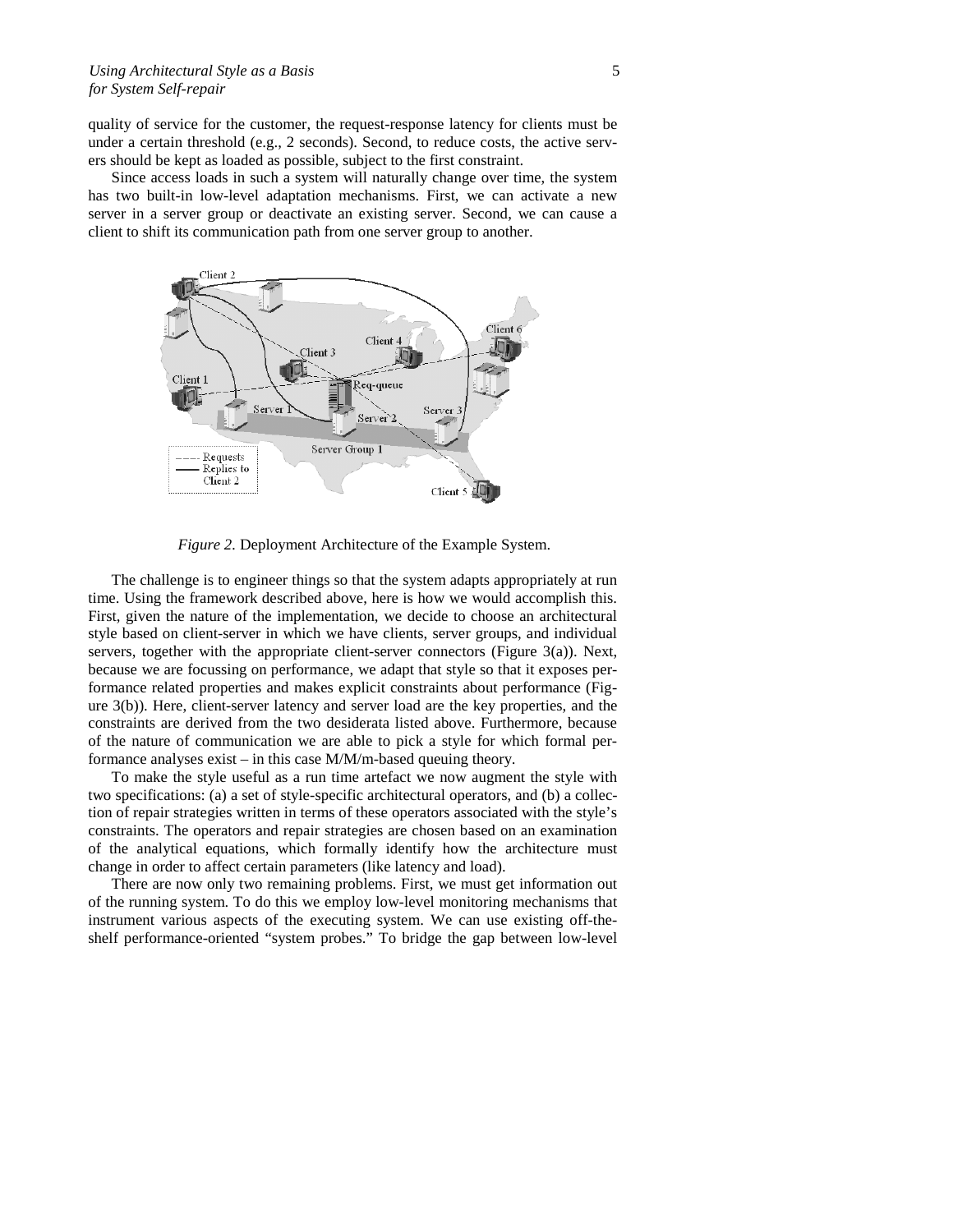monitored events and architectural properties we use a system of adapters, called "gauges," which aggregate low-level monitored information and relate it to the architectural model. For example, we have to aggregate various measurements of the round-trip time for a request and the amount of information transferred to produce bandwidth measurements at the architectural level.

The second problem is to translate architectural repairs into actual system changes. To do this we write a simple table-driven translator that can interpret architectural repair operators in terms of the lower level system modifications that we listed earlier.

In the running system the monitoring mechanisms update architectural properties, causing re-evaluation of constraints. Violated constraints (high client-server latencies, or low server loads) trigger repairs, which are carried out on the architectural representation, and translated into corresponding actions on the system itself (adding or removing servers, and changing communication channels). The existence of an analytic model for performance (M/M/m queuing theory) helps guarantee that the specific modification operators for this style are sound. Moreover, the matching of the style to the existing system infrastructure helps guarantee that relevant information can be extracted, and that architectural changes can be propagated into the running system.

### **4. STYLE-BASED ADAPTATION**

We now elaborate each aspect of this framework, focussing on the way stylized architectural models support problem detection and repair. Given limits of space, we omit details on the monitoring and run time system change infrastructure, which are described elsewhere [4, 9].

### **4.1 Architectural Models and Styles**

The centrepiece of our approach is the use of stylized architectural models. We adopt an approach in which an architectural model is represented as an annotated, hierarchical graph.<sup>1</sup> Nodes in the graph are *components*, which represent the principal computational elements and data stores of the system. Arcs are *connectors*, which represent the pathways of interaction between the components. Components and connectors have explicit interfaces (termed *ports* and *roles*, respectively). To support various levels of abstraction and encapsulation, we allow components and connectors to be defined by more detailed architectural descriptions, which we call *representations*.

To account for various semantic properties of the architecture, elements in the graph can be annotated with extensible property lists. Properties associated with a connector might define its protocol of interaction, or performance attributes (e.g.,

 $<sup>1</sup>$  This is, in fact, the core architectural representation scheme adopted by a number of ADLs,</sup> including Acme [8], xADL [5], and SADL [17].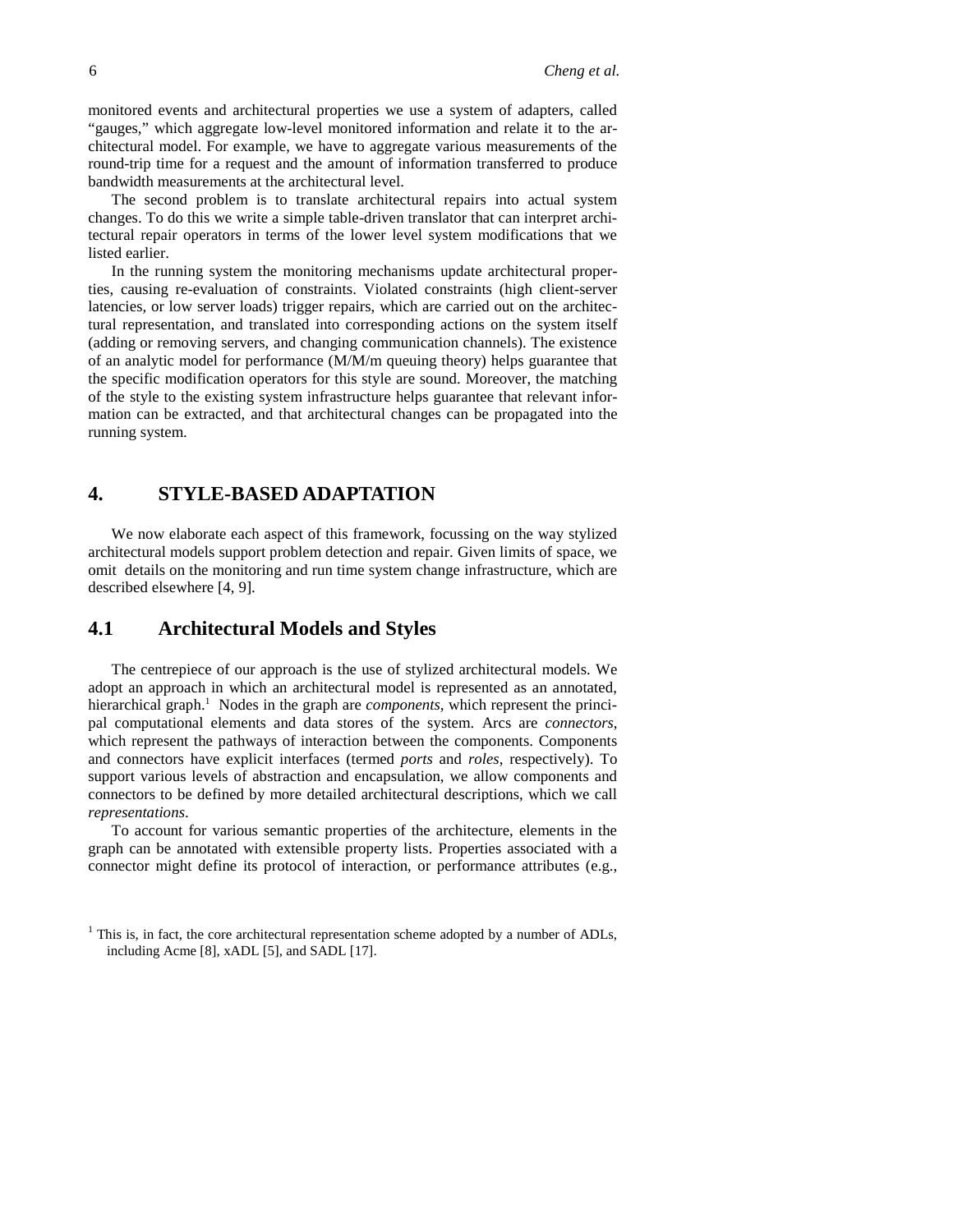delay, bandwidth). Properties associated with a component might define its core functionality, performance attributes, etc.

Representing an architecture as an arbitrary graph of generic components and connectors has the advantage of being extremely general and open ended. However, in practice there are a number of benefits to constraining the design space for architectures by associating an *architectural style* with the architecture. An architectural style typically defines a set of types for components, connectors, interfaces, and properties together with a set of rules that govern how elements of those types may be composed.

Requiring a system to conform to a style has many benefits, including support for analysis, reuse, code generation, and system evolution [7, 23, 24]. Moreover, the notion of style often maps well to widely-used component integration infrastructures (such as EJB, HLA, CORBA), which prescribe the kinds of components allowed and the kinds of interactions that may take place between them.

As a result a number of ADLs and their toolsets have been created to support system development and execution for specific styles. For example, C2 [23] supports a style based on hierarchical publish subscribe; Wright [1, 2] supports a style based on formal specification of connector protocols; MetaH [24] supports a style based on real-time avionics control components.

In our research we adopt the view that while choice of style is critical to supporting system design, execution, and evolution, different styles will be appropriate for different systems. For example, a client-server system, such as the one in our example, will most naturally be represented using a client-server style. In contrast, a signal processing system would probably adopt a pipe-filter style. While one might encode these systems in some other style, the mapping to the actual system would become much more complex, with the attendant problems of making sure that any observation derived from the architecture has a bearing on the system itself.

For this reason, two key elements of our approach are the explicit definition of style and its accessibility at run time for system adaptation. Specifically, we define a style as a system of types, plus a set of rules and constraints. The types are defined in Acme [8], a generic ADL that extends the above structural core framework with the notion of style. The rules and constraints are defined in Armani [16], a first-order predicate logic similar to UML's OCL [19], augmented with a small set of architectural functions. These functions make it easier to define logical expressions that refer to things like connectedness, type conformance, and hierarchical relationships. We say that a system conforms to a style if it satisfies all of the constraints defined by the style (including type conformance).

To illustrate, Figure 3(a) contains a partial description of the style used to characterize the class of web-based systems of our example. The style is actually defined in two steps. The first step specifies a generic client-server style (called a family in Acme). It defines a set of component types: a web client type (*ClientT*), a server group type (*ServerGroupT*), and a server (*ServerT*). It also defines a connector type (*LinkT*). Constraints on the style (appearing in the definition of *LinkT*) guarantee that the link has only one role for the server and more than one role for the client. Other constraints, not shown, define further structural rules (for example, each client must be connected to a server).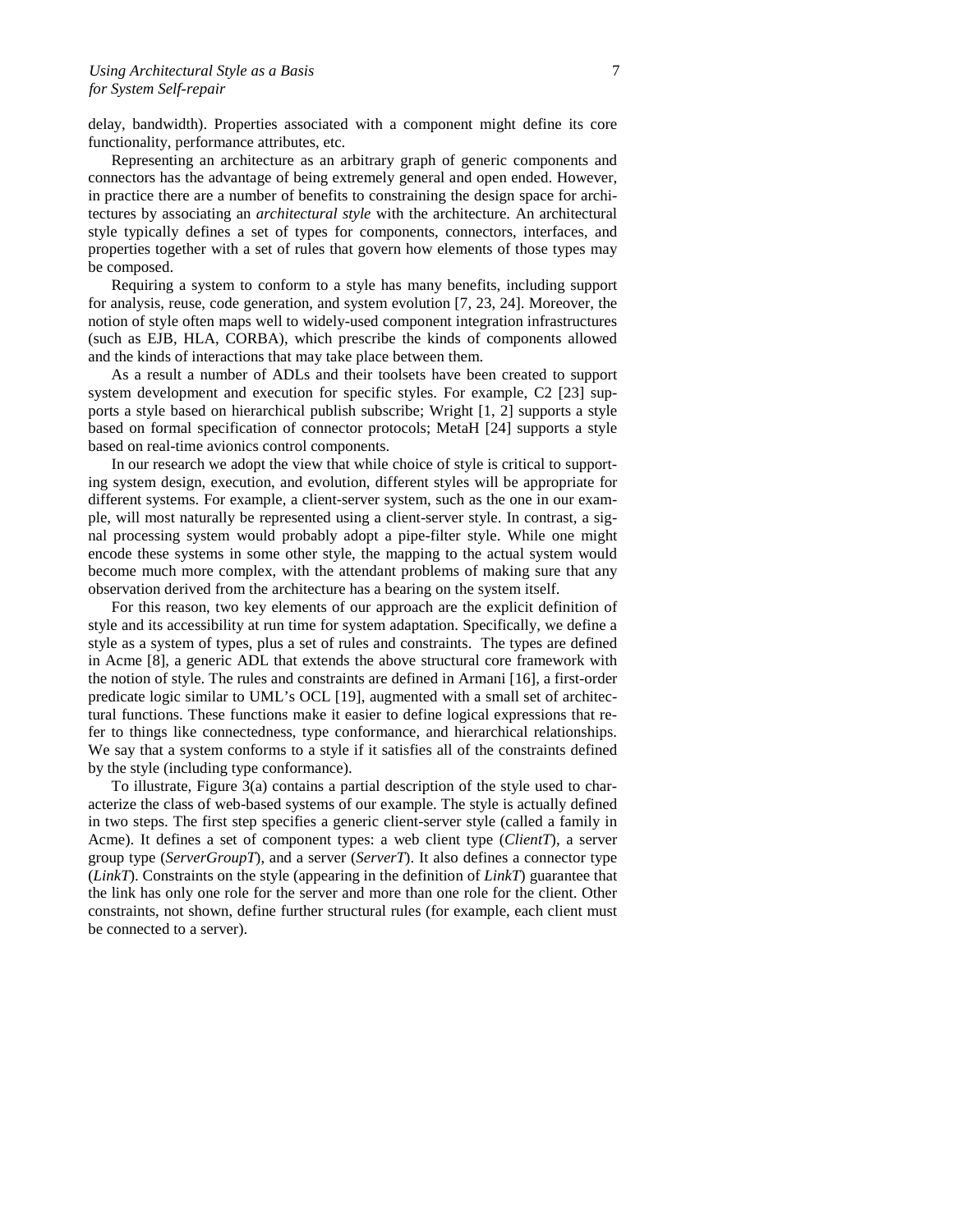There are many possible kinds of analysis that one might carry out on clientserver systems built in this style. Since we are concerned with overall system performance in this example, we augment the client-server style to include performance-oriented properties. These include the response time and degree of replication for servers and the delay time over links. This style extension is shown in Figure 3(b). Constraints on this style capture the desired performance related behaviour of the system. The first constraint, associated with *PAServerGroupT*, specifies that a server group cannot be under-utilized. The second constraint, as part of *PAClientRoleT*, indicates that the latency on this role should be below some specified maximum.

Having defined an appropriate style, we can now define a particular system configuration in that style, such as the one illustrated in Figure 4.





# **4.2 Style-specific Analytical Methods**

As we argued above, one of the main benefits of style-based development is the ability to use analytical methods to evaluate properties of a system's architectural design. For example, systems in the MetaH style use real-time schedulability analysis, while those in Wright can use protocol model checking [1, 2, 24].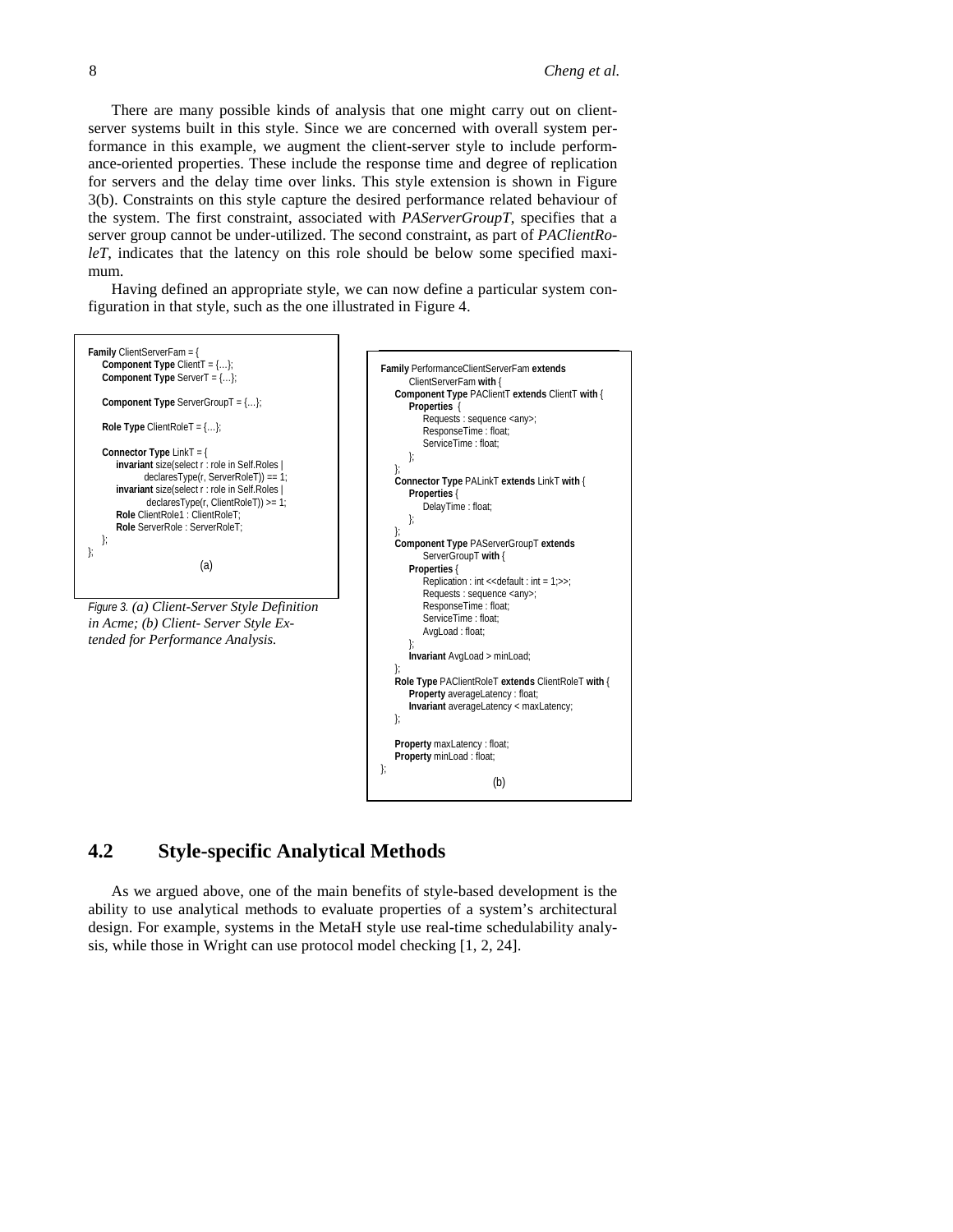#### *Using Architectural Style as a Basis for System Self-repair*

To illustrate how this works, consider our web style example. The use of buffered request queues, together with replicated servers, suggests the use of queuing theory as a basis for under-standing the performance characteristics of systems built in this style. As we have shown elsewhere [22], for certain architectural styles queuing theory is useful for determining various architectural properties including system response time, server response time  $(T_s)$ , average length of request queues  $(Q_s)$ , expected degree of server utilization (*Us*), and location of bottlenecks.



*Figure 4.* Architectural Model of the Example System.

In the case of our example style, we have an ideal candidate for M/M/m analysis. The *M/M* indicates that the probability of a request arriving at component *s*, and the probability of component *s* finishing a request it is currently servicing, are assumed to be exponential distributions (also called "memoryless," independent of past events); requests are further assumed to be, at any point in time, either waiting in one component's queue, receiving service from one component, or travelling on one connector. The *m* indicates the replication of component *s*; that is, component *s* is not limited to representing a single server, but rather can represent a server group of *m* servers that are fed from a single queue. Given estimates for clients' request generation rates and servers' service times (the time that it takes to service one request), we can derive performance estimates for components according to Table 1. To calculate the expected system response time for a request, we must also estimate the average delay  $D_c$  imposed by each connector  $c$ , and calculate, for each component  $s$ and connector  $c$ , the average number of times  $(V_s, V_c)$  it is visited by that request. (Given *Vs* and the rates at which client components generate requests, we can derive rather than estimate  $R_s$ , the rate at which requests arrive at server group *S*.)

Applying M/M/m theory to our style tells us that with respect to the average latency for servicing client requests, the key design parameters in our style are (a) the replication factor *m* of servers within a server group, (b) the communication delay *D*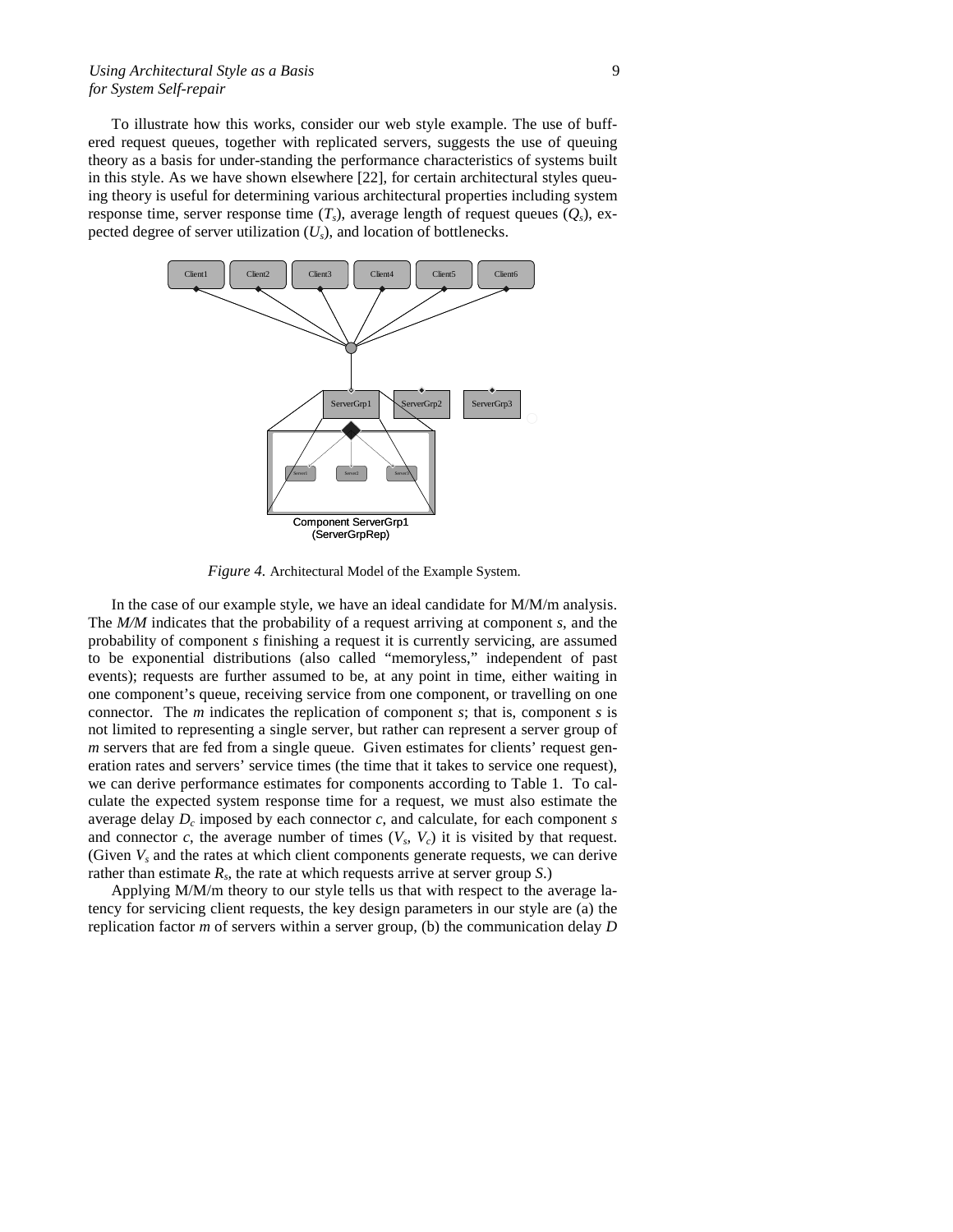between clients and servers,  $(c)$  the arrival rate  $R$  of client requests and  $(d)$  the service time *S* of servers within a server group.

In previous work [22] we showed how to use that analysis to provide an initial configuration of the system based on estimates of these four parameters. In particular, Equation (5) in Table 1 indicates for each server group a design trade-off between utilization (underutilized servers waste resources) and response time. Utilization is in turn affected by service time and replication. Thus, given a range of acceptable utilization and response time, if we choose service time then replication is constrained to some range (or vice versa). As we show in the Section 4.3, we can also use this observation to determine sound adaptation policies.

| (1) | Utilization of server group $s$     | $u_s = \frac{R_s S_s}{\sqrt{2\pi}}$                                                                                                                                                            |
|-----|-------------------------------------|------------------------------------------------------------------------------------------------------------------------------------------------------------------------------------------------|
| (2) | Probability<br>{no servers busy}    | $p_0 = \left[ \sum_{i=0}^m \frac{(mu_s)^i}{i!} + \frac{u_s(mu_s)^m}{m!(1-u_s)} \right]$                                                                                                        |
| (3) | Probability<br>{all servers busy}   | $P_Q = \frac{p_0 (mu_s)^m}{m!(1-u)}$                                                                                                                                                           |
| (4) | Average queue length of s           | $Q_s = \frac{P_Q u_s}{1 - u_s}$                                                                                                                                                                |
| (5) | Average response time of s          | $T_s = S_s + \frac{P_Q u_s}{R(1-u_s)}$<br>$S_s + \frac{S_s\left(mu_s\right)^m}{mm!\left(1-u_s\right)^2\sum_{n=0}^{m}\frac{\left(mu_s\right)^n}{n!}+\left(1-u_s\right)\left(mu_s\right)^{m+1}}$ |
| (6) | System response time (la-<br>tency) | $\sum T_s V_s + \sum D_c V_c$                                                                                                                                                                  |

*Table 1.* Performance Equations From [3].

We can use the performance analysis to decide the following questions about our architecture, assuming that the requirements for the initial system configuration are that for six clients each client must receive a latency not exceeding 2 seconds for each request and a server group must have a utilization of between 70% and 80%:

- How many replicated servers must exist in a server group so that the server group is properly utilized?
- Where should the server group be placed so that the bandwidth (modelled as the delay in a connector) leads to latency not exceeding 2 seconds?

Given a particular service time and arrival rate, performance analysis of this model gives a range of possible values for server utilization, replication, latencies, and system response time. We can use Equation (5) to give us an initial replication count and Equation (6) to give us a lower bound on the bandwidth. If we assume that the arrival rate is 180 requests/sec, the server response time is between 10ms and 20ms the average request size is 0.5KB, and the average response size is 20KB, then the performance analysis gives us the following bounds: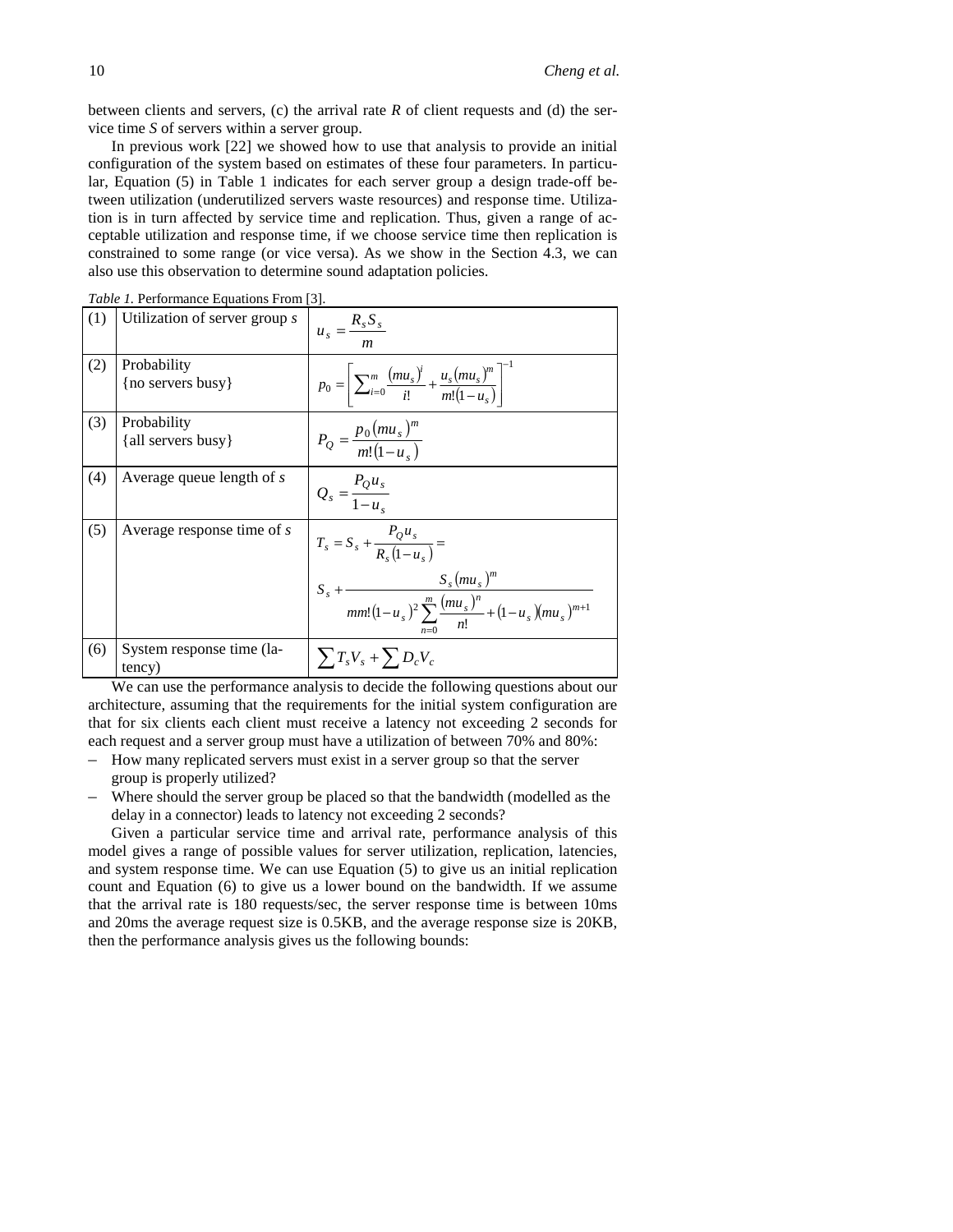Initial server replication count= 3-5 (in one server group) Zero delay System Response Time = 0.013-0.026 seconds 0 < Round-trip connector delay < 1.972 seconds, or 0 < Average connector delay < .986 seconds Average Bandwidth > 10.4KB/sec

# **4.3 Using Styles to Assist Adaptation**

The representation schemes for architectures and style outlined above were originally created to support design-time development tools. In this section we show how styles can be augmented to function as run time adaptation mechanisms. Two key augmentations to style definitions are needed to make them useful for run time adaptation: (1) the definition of a set of adaptation operators for the style, and (2) the definition of a set of repair strategies.

#### **4.3.1 Adaptation Operators**

The first extension is to augment a style description with a set of operators that define the ways one can change instances of systems in that style. Such operators determine a "virtual machine" that can be used at run time to adapt an architectural model.

Given a particular architectural style, there will typically be a set of natural operators for changing an architectural configuration and querying for additional information. In the most generic case, architectures can provide primitive operators for adding and removing components and connections [20]. However, specific styles can often provide higher-level operators that exploit the restrictions of that style and the intended implementation base.

Two key factors determine the choice of operators for a style. First is the style itself – the kinds of components, connectors, and configuration rules. Based on its constraints, a style can both limit the set of operations, and also suggest a set of higher-level operators. For example, if a style specifies that there must be exactly one instance of a particular type of component, such as a database, the style should prohibit addition or removal of an instance of this type. On the other hand, if another constraint says that every client component in the system must be attached to the (unique) database, a "new-client" operation would automatically create a new clientdatabase connector and attach it between the new component and the database. These style-specific operators are defined in terms of lower-level style-neutral operators such as "add component" or "remove connector," such as those defined in [25] or [26].

The second factor is the feasibility of carrying out the change. To evaluate feasibility requires some knowledge of the target implementation infrastructure. It makes no sense to prescribe an architectural operator that has no hope of ever being carried out on the running system. For some styles, the relation is defined by construction (since implementations are generated from architectures). More generally, however, the style designer may have to make certain assumptions about the availability of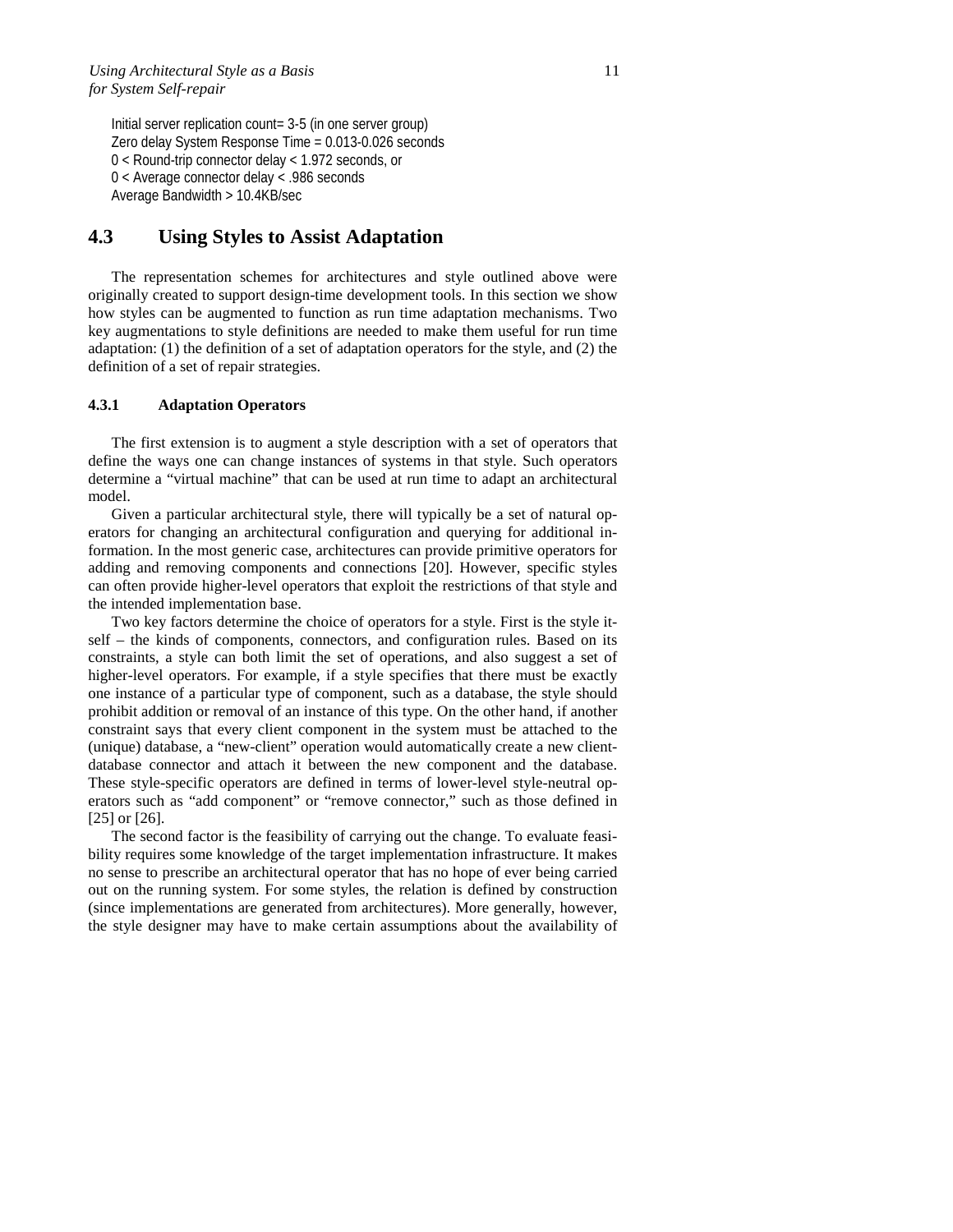implementation-changing operators that will be provided by the run time environment of the system

In terms of our example, we define the following operators:

- **addServer**(): This operation is applied to a component of type *ServerGroupT* and adds a new component of type *ServerT* to its representation, ensuring that there is a binding between its port and the *ServerGroup*'s port.
- **move**(*to:ServerGroupT*): This operation is applied to a client and deletes the role currently connecting the client to the connector that connects it to a server group and performs the necessary attachment to a connector that will connect it to the server group passed in as a parameter.
- **remove**(): This operation is applied to a server and deletes the server from its containing server group. Furthermore, it changes the replication count on the server group and deletes the binding.

The above operations all effect changes to the model. The next operation queries the state of the running system:

– **findGoodSGroup**(*cl:ClientT,bw:float*):*ServerGroupT*; finds the server group with the best bandwidth (above *bw*) to the client *cli*, and returns a reference to the server group.

These operators reflect the considerations just outlined. First, from the nature of a server group, we get the operations for activating or deactivating a server within a group. Also, from the nature of the asynchronous request connectors, we get the operations of adapting the communication path between particular clients and server groups.

### **4.3.2 Repair Strategies**

The second extension to the notion of style is the specification of repair strategies that correspond to selected constraints of the style. When a stylistic constraint violation is detected, the appropriate repair strategy will be triggered.

#### **4.3.2.1 Describing Strategies**

A repair strategy has two main functions: first, to determine the cause of the problem, and second, to determine how to fix it. Thus the general form of a repair strategy is a sequence of repair tactics. Each repair tactic is guarded by a precondition that determines whether that tactic is applicable. The evaluation of a tactic's precondition will usually involve the examination of various properties of the architecture in order to pinpoint the problem and determine applicability. If it is applicable, the tactic executes a repair script that is written as an imperative program using the style-specific operators described above.

To handle the situation that several tactics may be applicable, the enclosing repair strategy decides on the policy for executing repair tactics. It might apply the first tactic that succeeds, such as the approach we use for this example. Alternatively, it might sequence through all of the tactics, or use some other style-specific policy.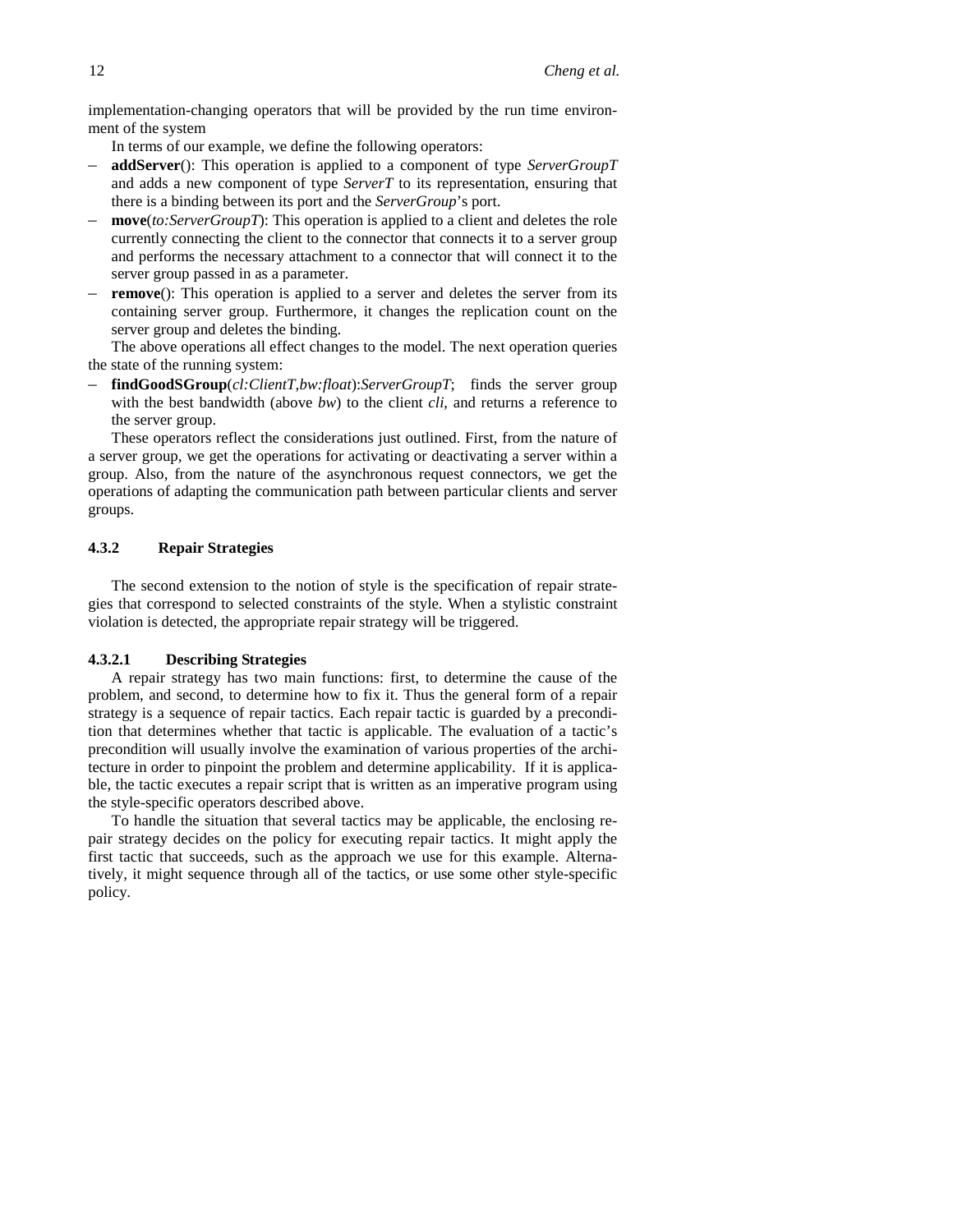#### **4.3.2.2 Choosing Tactics**

One of the principal advantages of allowing the system designer to pick an appropriate style is the ability to exploit style-specific analyses to determine whether repair tactics are sound. By sound, we mean that if executed, the changes will help re-establish the violated constraint.

In general, an analytical method for an architecture will provide a compositional method for calculating some system property in terms of the properties of its parts. For example, a reliability analysis will depend on the reliability of the architectural parts; a performance analysis will depend on various performance attributes of the parts. By looking at the constraint to be satisfied, the analysis can point the repair strategy writer both to the set of possible causes for constraint violation, and for each possible cause, to an appropriate repair.

Illustrating this idea in our example, the repair strategy developed from the theoretical performance analysis in the following way: The equations for calculating latency for a service request (Table 1) indicate that there are four contributing factors: 1) the connector delay, 2) the server replication count, 3) the average client request rate, and 4) the average server service time. Of these we have control over the first two. When the latency is high, we can decrease the connector delay, by finding another server group that has a higher bandwidth to a client, or increase the server replication count, by adding another server to a server group, to decrease the latency. Determining which tactic depends on whether the connector has a low bandwidth (inversely proportional to connector delay) or if the server group is heavily loaded (inversely proportional to replication). These two system properties form the preconditions to the tactics; we have thus developed a repair strategy with two tactics.

```
01 invariant r.Avg_Latency <= maxLatency
02!\rightarrow03 fixLatency(r)
04
05 strategy fixLatency (badRole: ClientRoleT) = {
06<br>07
      07 let badClient: ClienT =
08 select one cli: ClientT in self.Components |
             09 exists p: RequestT in cli.Ports |
10 attached(badRole, p);
11 if (fixServerLoad(badClient)) {
12 commit;<br>13 else if (fixBa
13 else if (fixBandwidth(badClient, badRole) {
14 commit;
      15 } else {
16 abort ModelError;
17 }
18 }
19
20 tactic fixServerLoad (client: ClientT) : boolean = {
21 let overloadedServerGroups: Set{ServerGroupT} =
22 {select sgp: ServerGroupT in self.Components |
             23 connected(sgp, client) and
24 sgrp.Server_Load > maxServerLoad };
```
28 **foreach** sGrp **in** overloadedServerGroups **{** 29 sGrp.**addServer**(); 30 **}** 31 **return** (**size**(overloadedServerGroups) > 0); 32 **}** 33<br>34 34 **tactic** fixBandwidth (client: ClientT, role: ClientRoleT) : boolean = { 36 **if** (role.Bandwidth >= minBandwidth) **{** 37 **return false**; 38 **}** 39 **let** oldSGrp: ServerGroupT **=** 40 **select one** sGrp: ServerGroupT **in** 41 self.Components |<br>42 **connected**(clie 42 **connected**(client, sGrp);<br>43 **let** goodSGrp: ServerGroupT = 43 **let** goodSGrp: ServerGroupT **=** 44 **findGoodSGrp**(client, minBandwidth);<br>45 **if** (goodSGrp != nil) { 45 **if** (goodSGrp != nil) **{** 46 client.**moveClient**(oldSGrp, goodSGrp); 47 **return true**; 48 **} else {** 49 **abort** NoServerGroupFound**;** 50 **} }**

 $26$  return false;

27 **}**

*Figure 5.* Repair Strategy for High Latency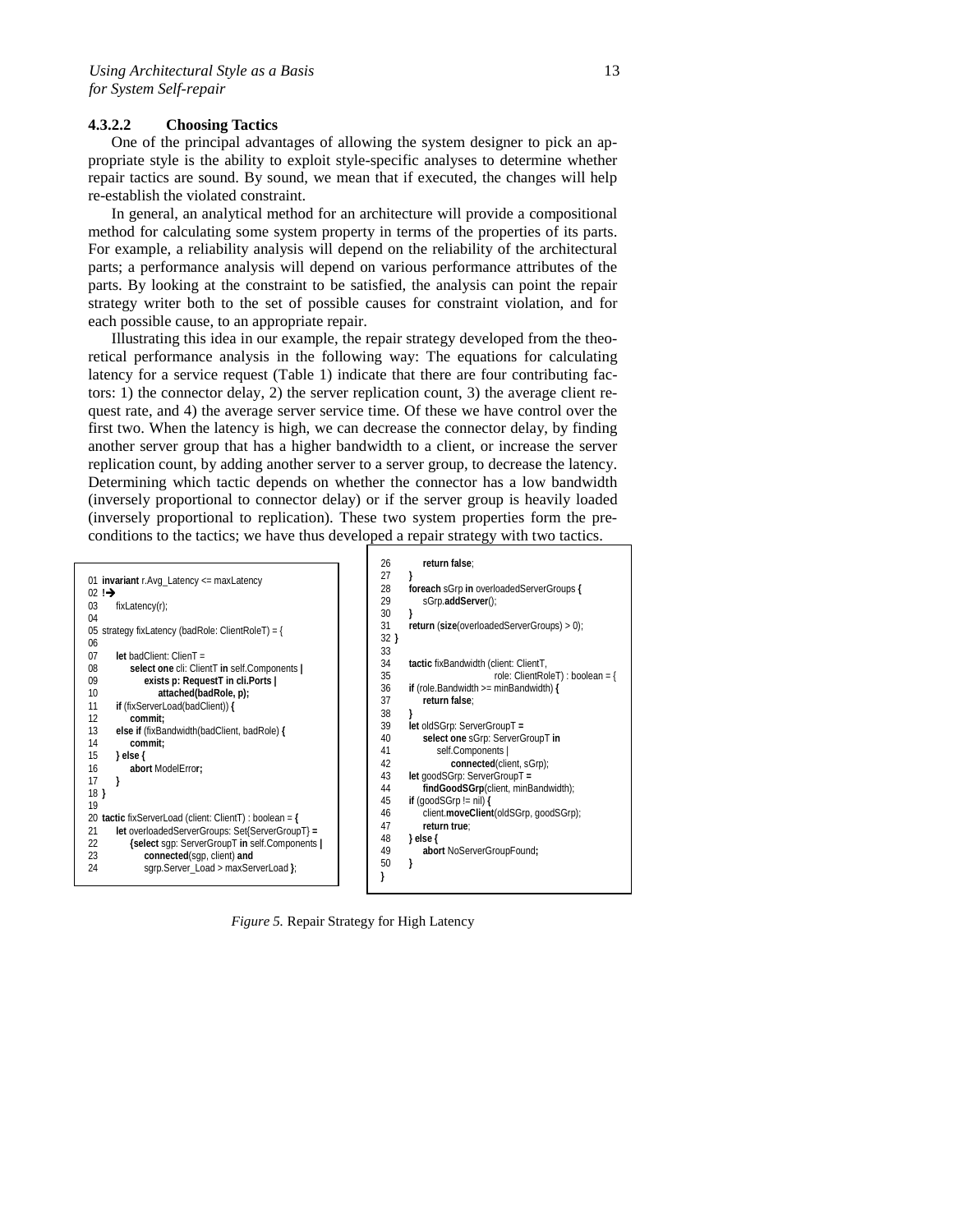#### **4.3.2.3 Applying Our Approach**

Figure 5 (line 1-3) illustrates the repair strategy associated with the latency threshold constraint. In line 2, " $\rightarrow$ " denotes "execute on constraint violation." The top-level repair strategy, *fixLatency*, in lines 5-17, consists of two tactics. The first tactic in lines 20-32 handles the situation in which a server group is overloaded, identified by the precondition in lines 25-27. Its main action in lines 28-30 is to create a new server in any of the overloaded server groups. The second tactic in lines 34-51 handles the situation in which high latency is due to communication delay, identified by the precondition in lines 36-38. In lines 43-44, it queries the architecture to find a server group that will yield a higher bandwidth connection. In lines 45- 47, if such a group exists it moves the client-server connector to use the new group. The repair strategy uses a policy in which it executes these two tactics sequentially: if the first tactic succeeds it commits the repair strategy; otherwise it executes the second. The strategy will abort if neither tactic succeeds, or if the second tactic finds that it cannot proceed since there are no suitable server groups to move the connection to.

# **5. CONCLUSIONS AND FUTURE WORK**

In this paper we have presented a technique for generalizing the use of arch models to support dynamic reapir of systems. Extending earlier work by others, which demonstrated the value of architecture-based adaptation for specific styles of architecture, we have shown how to make the choice of style a parameter of the overall adaptation framework. The explicit incorporation of styles and their assciated analyses allow one to

- make explicit the constraints that must be maintained in the face of evolution
- define a set of abstract architectural operators for repairing a system
- allow us to select appropriate repair strategies, based on analytical methods

We illustrated how the technique can be applied to performance-oriented adaptation of certain client-server systems, and future work will involve applying our approach to the performance of commercial web-based systems.

The components required in our approach to monitor the system and map architectural changes into run time system changes are discussed in [4, 9]. Briefly, the analysis associated with a style points us to properties in the architecture that need to be monitored dynamically. Gauges are attached to these properties and generate new property values based on information from probes that are deployed in the system implementation. Constraints associated with architectural properties are evaluated when the properties change to fire the repair strategies. We assume that there are some primitive, system-specific change operators into which we can map stylespecific change operators. The system-specific operators may be as primitive as operating system calls to stop and start processes, or the system may provide its own change language that can be utilized in our framework.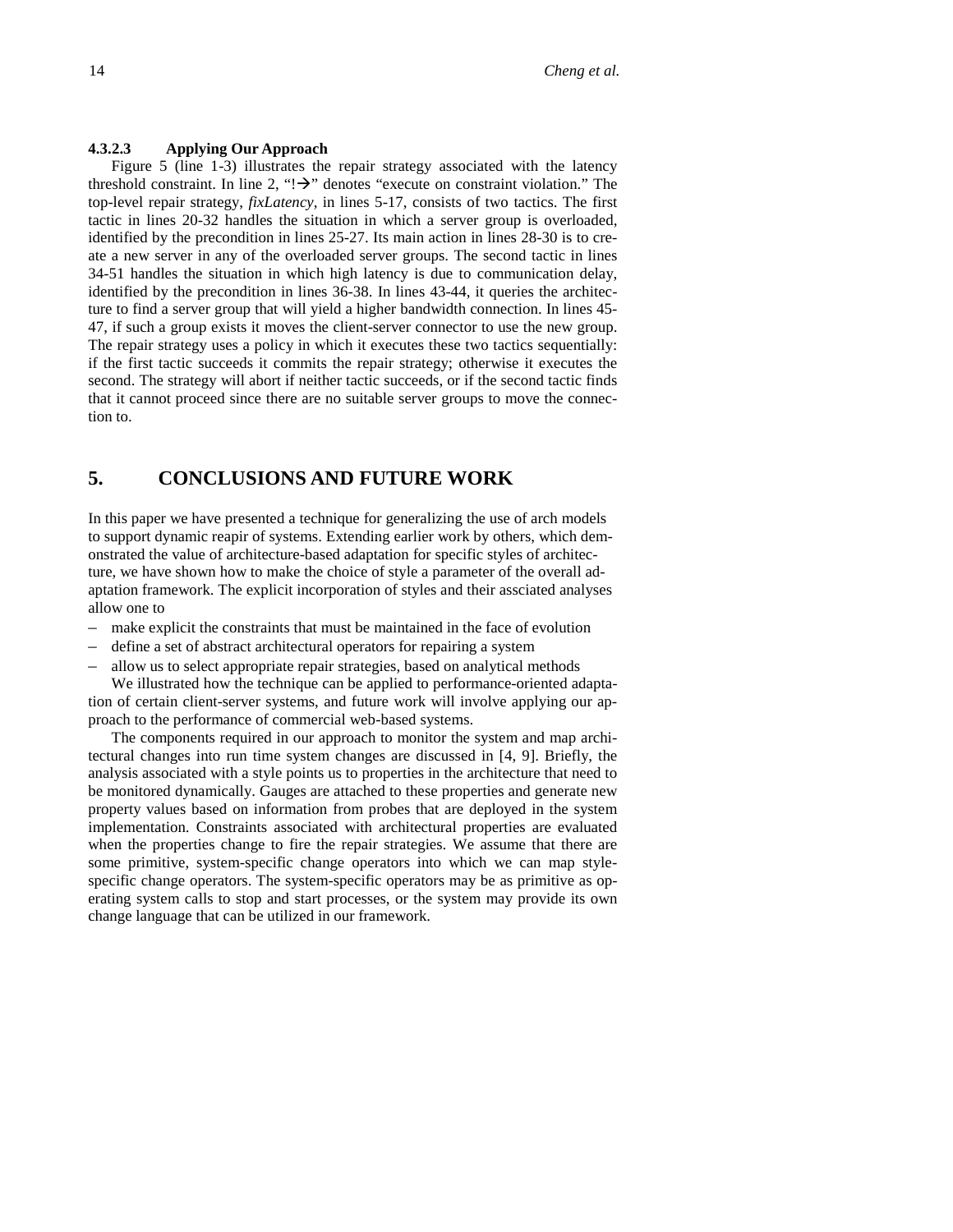For future research we intend to develop mechanisms that provide richer adaptability for executing systems. First is the investigation of more intelligent repair policy mechanisms. For example, one might like a system to dynamically adjust its repair tactic selection policy so that it takes into consideration the history of tactic effectiveness: effective tactics would be favoured over those that sometimes fail to produce system improvements. Second is the link between architectures and requirements. Systems may need to adapt, not just because the underlying computation base changes, but because user needs change. This will require ways to link user expectations to architectural parameters and constraints. Third is to apply our approach to some common architectural frameworks, such as EJB, Jini, and CORBA.

### **ACKNOWLEDGEMENTS**

DARPA, under Grants N66001-99-2-8918 and F30602-00-2-0616, supports this work. Views and conclusions contained in this document are those of the authors and should not be interpreted as representing the official policies, either expressed or implied, of DARPA.

### **REFERENCES**

- [1] Allen, R.J. A Formal Approach to Software Architecture. PhD Thesis, published as Carnegie Mellon University School of Computer Science Technical Report CMU-CS-97-144, May 1997.
- [2] Allen, R.J., Douence, R., and Garlan, D. Specifying Dynamism in Software Architectures. In Proc. the Workshop on Foundations of Component-Based Software Engineering, September 1997.
- [3] Bertsekas, D. and Gallager, R. *Data Networks*, Second Edition. Prentice Hall, 1992. ISBN 0-13-200916-1.
- [4] Cheng, S., Garlan, D., Schmerl, B., Sousa, J., Spitznagel, B., Steenkiste, P., and Hu. N. Software Architecture-based Adaptation for Pervasive Systems. Proc. the International Conference on Architecture of Computing Systems (ARCS'02): Trends in Network and Pervasive Computing, April 8-11, 2002. Lecture Notes in Computer Science, Volume 2299, Schmeck, H., Ungerer, T., Wolf, L. (Eds). To appear.
- [5] Dashofy, E., van der Hoek, A., and Taylor, R.N. A Highly-Extensible, XML-Based Architecture Description Language. Proc. the Working IEEE/IFIP Conference on Software Architecture, Amsterdam, The Netherlands, August 2001.
- [6] Gantenbien, R.E. Dynamic Binding in Strongly Typed Programming Languages. Journal of Systems and Software 14(1):31-38, 1991.
- [7] Garlan, D., Allen, R.J., and Ockerbloom, J. Exploiting Style in Architectural Design. Proc. SIGSOFT '94 Symposium on the Foundations of Software Engineering, New Orleans, LA, December 1994.
- [8] Garlan, D., Monroe, R.T., and Wile, D. Acme: Architectural Description of Component-Based Systems. *Foundations of Component-Based Systems*. Leavens, G.T., and Sitaraman, M. (eds). Cambridge University Press, 2000 pp. 47-68.